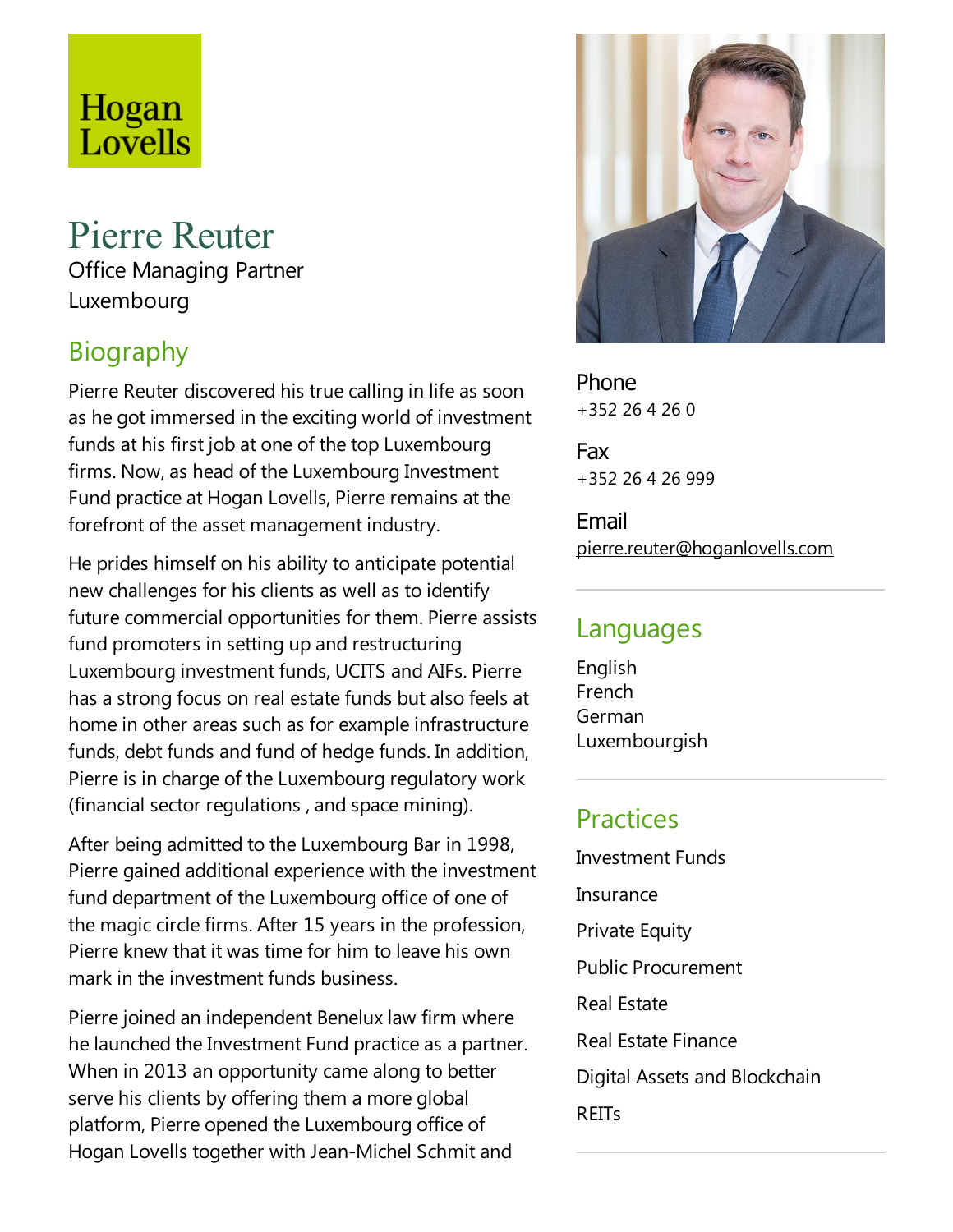Gérard Neiens. Pierre is always there ready to offer practical and commercially oriented advice to get the deal done.

Since 2016, in his role as office managing partner, Pierre is holding high Hogan Lovells' flag of diverse, respectful and inclusive firm (leading our diversity and pro bono work groups). He is actively committed to Ligue HMC (for the mentally disabled inclusion), and consequently the Luxembourg office won the Charte de la Diversité award in the category Recruitment, Welcoming & Integration in 2019.

## Representative experience

Advised Swissport on its offering of €410m 5.25% senior secured notes due 2024, €250m 9% senior notes due 2025 and the early redemption of its outstanding notes.

Advised Areca SICAV SIF, a Luxembourg SIF having a fund of hedge fund investment policy, on all regulatory and corporate matters, including AIFMD compliance.

Advised Pareto Sicav, a Luxembourg UCITS sponsored by the Norwegian asset manager Pareto, on all regulatory and corporate aspects.

Advised Oquendo Capital, a Spanish asset manager, on their three Luxembourg based mezzanine capital Sicars.

Advised TIR Europe Global Forestry Fund, a Luxembourg SIF investing in forests, on all Luxembourg regulatory matters, including its first closing.

Advised the asset management arm of a large Swiss bank on their different Luxembourg real estate funds, including two infrastructure debt fund.

Regulatory advice to CNP Patrimoine regarding the acquisition of the asset management platform Quality Insurance Services which is managing its French and Luxembourg insurance contracts.

## Awards and rankings

Highly regarded, IFLR1000, 2020

#### Industries

Financial Institutions Real Estate Energy and Natural Resources Automotive Technology and Telecoms **Insurance** Private Capital

## Areas of focus

Debt Funds

Hedge Funds

Infrastructure Funds

Private Equity and Venture Capital Funds

Real Estate Funds

Authorizations and Variations of Permission

Co-investments

Fund Structuring and Establishment

Institutional Investors

Islamic Finance

Brexit

Shari'a Compliant Funds

Direct Lending

Anti-money Laundering

Banking Services

Company Formation

Connected Cars

Dealing with Financial Services Regulators

Dealing with Insurance Regulators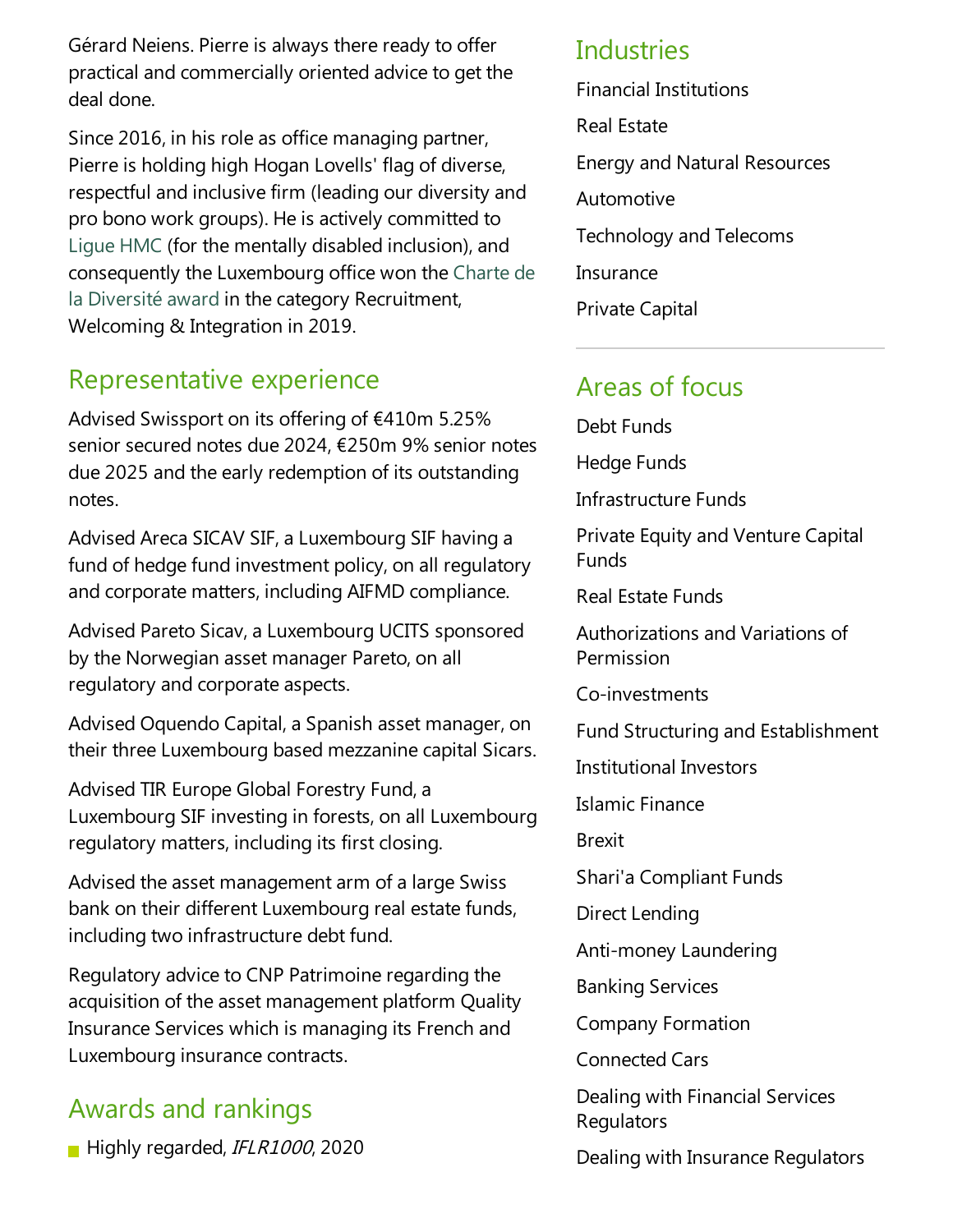- Banking, Finance and Capital Markets, Legal 500 EMEA, 2018-2019
- Investment Funds, Legal 500 EMEA, 2018-2019
- **Banking, Finance and Capital Markets, Luxembourg,** Recommended, Legal 500 EMEA, 2019-2020

## Latest thinking and events

- **News** 
	- Global Payments Newsletter, May 2022
- **n** Insights
	- **Cross-Border Investment Map**
- **News** 
	- $\blacksquare$  Snapshot of recent EU regulatory developments relevant to retail banking and payments
- **News** 
	- Global Payments Newsletter, April 2022
- **News** 
	- Global Payments Newsletter, March 2022
- **News** 
	- $\blacksquare$  Fund Managers and regulated fund vehicles, be prepared for upcoming reporting requirements!

International Regulatory **Compliance** 

- Investment Products and Services
- Listed Funds

Mining and Resources

Payment Services

Real Estate Investment

Real Estate Private Equity

Regulated Outsourcing and Financial Institutions

Regulated Outsourcing and Insurers

Regulatory Authorization and **Insurers** 

Secondaries

Secondaries and Coinvestments

Securities and Financial Regulatory Advice

Securitization and Structured Finance

Sustainable Finance & Investment

# Education and admissions

# Education

LL.M Civil Law, University of Aix-Marseille III, 1996

# **Memberships**

Luxembourg Investment Funds Association (ALFI)

Luxembourg Private Equity Association (LPEA)

AMCHAM (American Chamber of Commerce in Luxembourg)